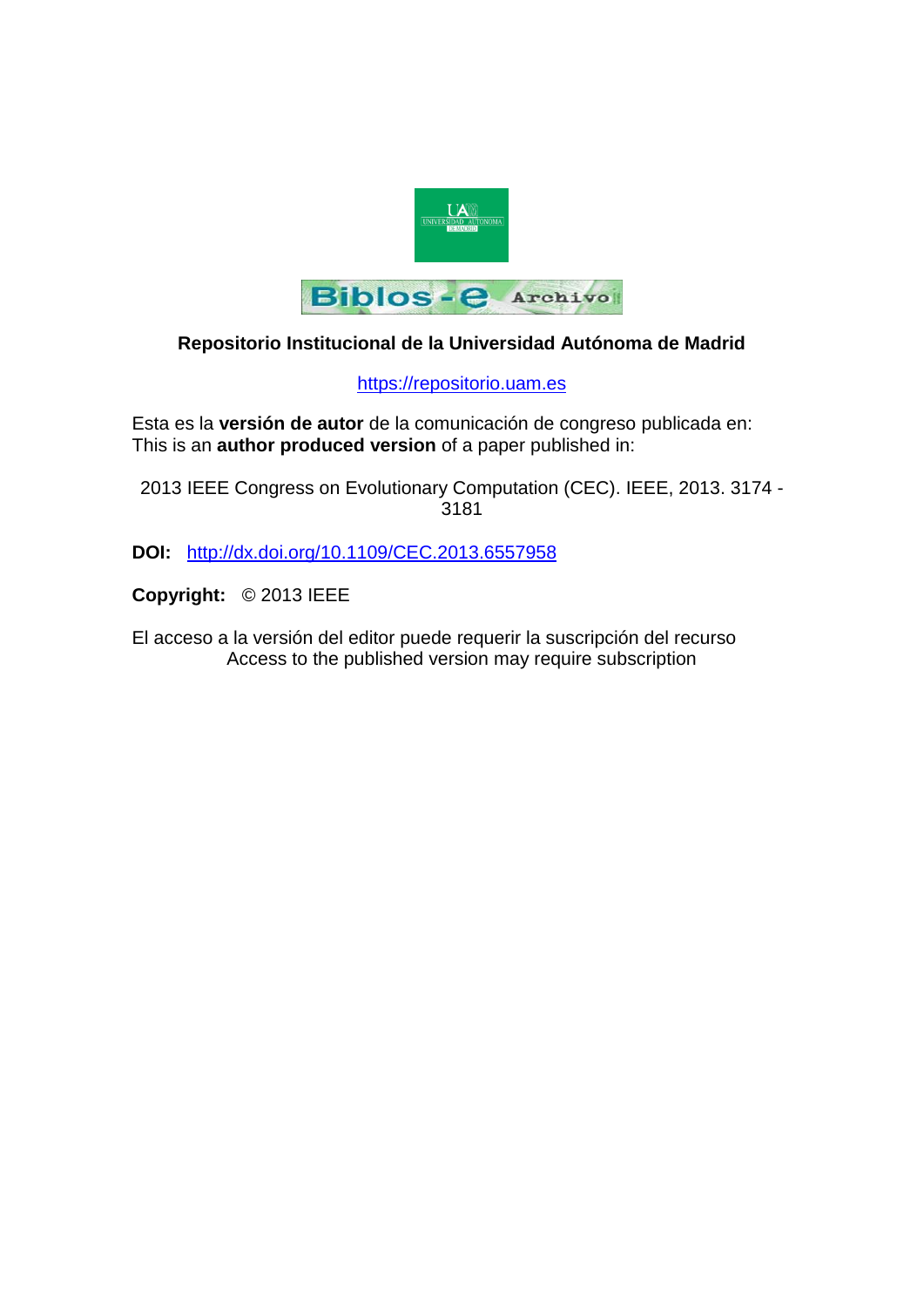# A Multi-Objective Genetic Graph-based Clustering Algorithm with Memory Optimization

Héctor D. Menéndez Computer Science Department Universidad Autonoma de Madrid, Spain ´ hector.menendez@uam.es

David F. Barrero Departamento de Automática Universidad de Alcalá, Spain

david@aut.uah.es

David Camacho Computer Science Department Universidad Autónoma de Madrid, Spain david.camacho@uam.es

*Abstract*—Clustering is one of the most versatile tools for data analysis. Over the last few years, clustering that seeks the continuity of data (in opposition to classical centroid-based approaches) has attracted an increasing research interest. It is a challenging problem with a remarkable practical interest. The most popular continuity clustering method is the Spectral Clustering algorithm, which is based on graph cut: it initially generates a Similarity Graph using a distance measure and then uses its Graph Spectrum to find the best cut. Memory consuption is a serious limitation in that algorithm: The Similarity Graph representation usually requires a very large matrix with a high memory cost. This work proposes a new algorithm, based on a previous implementation named Genetic Graph-based Clustering (GGC), that improves the memory usage while maintaining the quality of the solution. The new algorithm, called Multi-Objective Genetic Graph-based Clustering (MOGGC), uses an evolutionary approach introducing a Multi-Objective Genetic Algorithm to manage a reduced version of the Similarity Graph. The experimental validation shows that MOGGC increases the memory efficiency, maintaining and improving the GGC results in the synthetic and real datasets used in the experiments. An experimental comparison with several classical clustering methods (EM, SC and K-means) has been included to show the efficiency of the proposed algorithm.

#### I. INTRODUCTION

Clustering has become an important field in Data Mining. It is used to find hidden information or patterns in an unlabeled dataset and has several applications related to biomedicine [1], marketing [2], image segmentation [3] and virtual worlds [4] amongst others.

The most classical clustering techniques, K-means [5] and Expectation Maximization (EM) [6], come from Statistics. These parametric techniques have been used to solve several problems (i.e. data grouping), however, they are not suitable to solve other problems which requires a non-parametric approximation (i.e. image segmentation).

Spectral Clustering (SC) [7] have been designed to deal with non-parametric clusteting. SC uses a graph representation of the dataset and spectral analysis to generate the final clusters. SC has several problems related to its robustness and graph storage [8].

In our previous work, we have proposed a Genetic Graphbased Clustering algorithm (GGC) [8] to deal with the robustness problem. It combines the classical K-Nearest Neighbourhood (KNN) algorithm [9] and the Minimal Cut measure [10] to search the best cut of the graph.

GGC uses the same graph representation that SC and also improves the robustness of the clustering results related to the metric used to measure the data similarity. However, this algorithm has the same memory usage problems than SC: It generates a matrix comparing all data instances pair to pair, whether the problem is focused on large datasets, this matrix becomes extremely big and it is difficult to store (and therefore to compute) all its information.

In this paper we propose a new algorithm named Multi-Objective Genetic Graph-based Clustering Algorithm (MOGGC). It is based on GGC and combines Multi-Objective Genetic Algorithms (MOGA) [11] with graph-continuity metrics to achieve two goals: Lower memory consumption and increased solution quality in comparison to GGC. In order to assess MOGGC performance, we compare it with three classical clustering algorithms (K-means, EM and SC) and the original GGC. The experimentation reported in this paper involves synthetic and well-known UCI datasets.

The paper is structured as follows: Section 2 explains the Related Work, Section 3 presents the algorithm, Section 4 reports the experiments and, finally, the last Section summarizes the conclusions and introduces future work.

#### II. RELATED WORK

The study of the clustering problems has become a very important topic over the last few years. The different methods are divided in three main categories [12]: *partitional*, which consists in a disjoint division of the data where each element belongs only to a single cluster; *overlapping* or non-exclusive, that allows each element to belong to multiple clusters and finally *hierarchical*, it nests the clusters formed through a partitional clustering method creating bigger partitions and grouping the clusters by hierarchical levels.

This work is focused on partitional clustering based on Graph Theory [10]. Some of these algorithms generate a graph from the datasets, where the graph structure defines a topology over the data according to its similarity. The most usual approaches try to cut the graph using different metrics such as NCut or RadioCut [10]. However other methods, known as Spectral Clustering (SC) methods [7], are based on the Graph Spectrum analysis. SC was introduced by Ng et al. in [13].

Graph-based clustering algorithms are divided in three main steps: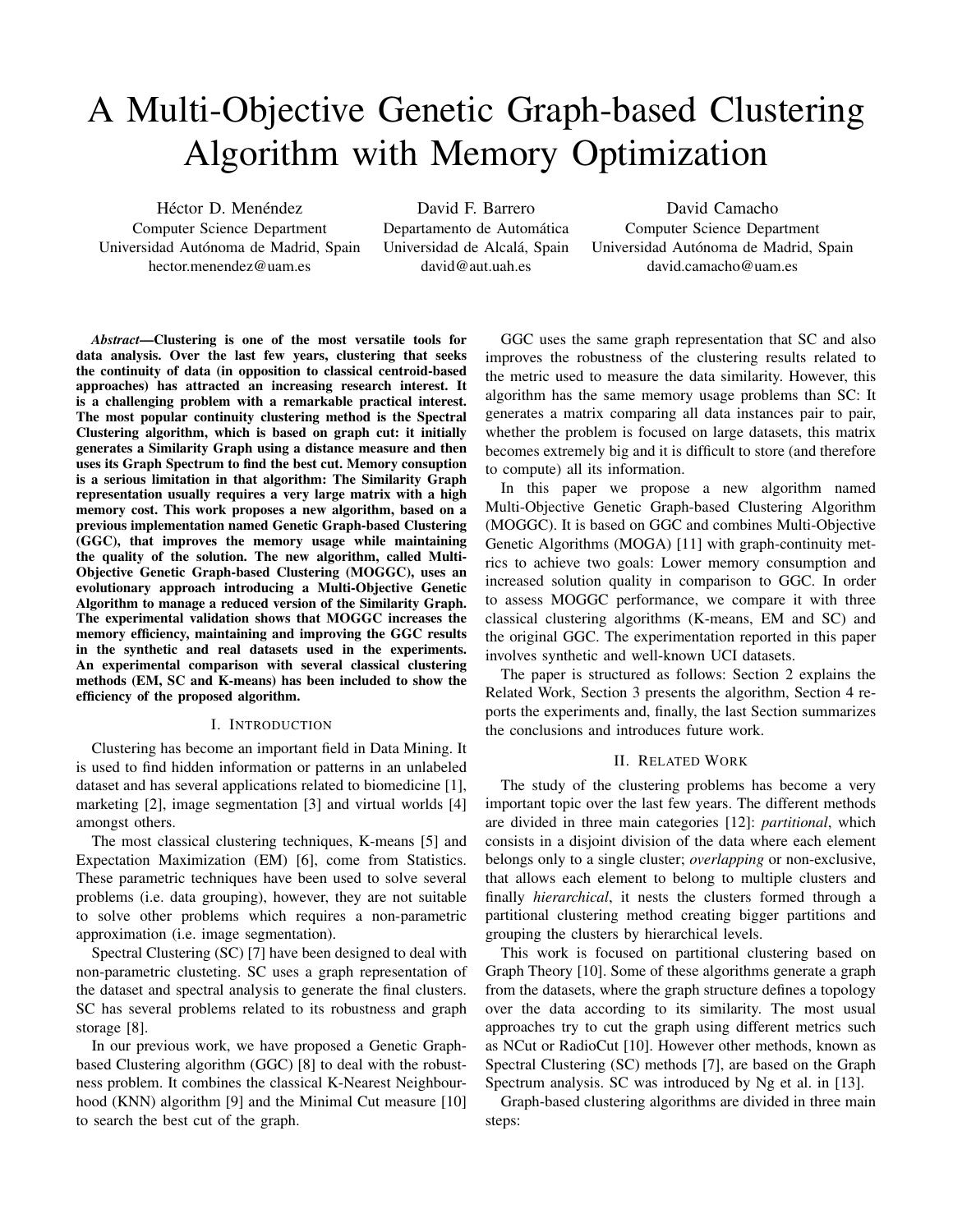- 1) A Similarity Function is applied to all the pairs of data elements to generate a Similarity Graph. There are three different kind of similarity graph: the  $\epsilon$ -neighbourhood graph or  $\epsilon$ -Similarity Graph (all the components whose pairwise distance is smaller than  $\epsilon$  are connected), the K-nearest neighbour graph or  $K_{size}$ -Similarity **Graph** (the vertex  $v_i$  is connected with vertex  $v_j$  if  $v_j$ is among the K-nearest neighbours of  $v_i$ ) and the fully connected graph or full-Similarity Graph (all points with positive similarity are connected with each other).
- 2) The Laplacian Matrix (or Spectrum) of the Similarity Graph is extracted to study its eigenvectors. There are three different Laplacian matrices [7] that determine the different versions of the SC algorithm: Unnormalized SC (the Laplacian matrix is:  $L = D - W$ ), Normalized **SC** (the Laplacian matrix is:  $L_{sym} = D^{-1/2}LD^{-1/2}$ ) and Normalized SC related to Random Walks (the Laplacian matrix is:  $L_{rw} = D^{-1}L$ .
- 3) K-means, or other partitional clustering technique, is applied to the matrix formed by the k-first eigenvectors to discriminate the information and assign the final clusters.

The main problem of SC methods is related to the graph spectrum analysis. It requires to work with several matrices that generates a high computationally costs and a nonparallelizable structure that makes difficult to work with large datasets. To deal with this problem this work develops a genetic-based approach which minimizes the information taken from these matrices trying to achieve similar results as classical approaches. Our approach uses Genetic Algorithms (GA) and Multi-Objective Genetic Algorithms (MOGA).

GA has been traditionally used in optimization problems. The complexity of the algorithm depends on the codification and the operations that are used to reproduce, cross, mutate and select the different individuals (chromosomes) of the population [14]. This kind of algorithms applies a fitness function which guides the search to find the best individual of the population. GA has been successfully applied to the clustering problems, Hruschka et al. [12] present a complete survey with some examples of the different operations, codifications, fitnesses and genetic algorithms which have been used in the literature to deal with different clustering problems.

On the other hand, in this work we use a Multi-Objective Genetic Algorithm (MOGA) [15]. This approach is characterized by the capability to use opposite objectives in the same fitness function. The evolution of the individuals defines a Pareto Front where the best fitness value according to the metrics is found. These solutions are called dominant solutions and define a set of possible solutions to the problem.

MOGAs have been applied to several clustering problems [12]. There are usually two main approximations: some works generate a new MOGA to create a new clustering algorithm [16], while others apply classical MOGAs to solve the problem of minimizing some cost functions which are the objectives of the fitness function [17]. The most classical MOGAs are SPEA2 (Second version of the Strength Pareto Evolutionary Algorithm [18]), NSGA-II (Nondominated Sorting Genetic Algorithm [19]) and PESA [20] amongst others. These algorithms have been applied in clustering problems with different results [17]. NSGA-II and SPEA2 have demonstrated to achieved good results applied to clustering problems, however, SPEA2 usually defines a better Pareto Front than NSGA-II [18]. This work is based on a MOGA implementation which optimizes two objectives using SPEA2.

# III. THE MULTI-OBJECTIVE GENETIC GRAPH-BASED CLUSTERING (MOGGC) ALGORITHM

This section describes the Multi-Objective Genetic Graphbased Clustering (MOGGC) algorithm. MOGGC uses the SPEA2 algorithm for the genetic evolution of the set of solutions which are coded as the population. This algorithm is a MOGA which improves the results of the convergence through the Pareto Front.

SPEA2 starts with two populations  $P_0$  and  $\overline{P_0}$ , the first is known as the internal population and the second is the external population which is initially empty (see line 1 of Algorithm 1). During each generation, the algorithm calculates the fitness of both populations ( $P_t$  and  $\overline{P_t}$ ), and takes the non-dominant individuals to the external population of the next generation (see lines 3 and 4 of algorithm 1). If the external population is bigger than the initial size it is reduced and when the size is smaller it is filled with dominated individuals of the original populations using a truncation method (see lines 5 to 9 of Algorithm 1). Next, it fills a mating pool with individuals of  $\overline{P_{t+1}}$  selected by binary tournament and applies the genetic operations to generate the new population  $P_{t+1}$  (see lines 13 and 14 of Algorithm 1). This algorithm keep a copy of the best Pareto Front selection of each generation in the external population,

As K-means requires, it is necessary to give an initial number of clusters to MOGGC. It begins with a  $K_{size}$ -Similarity Graph (see Section 2) in the same way that the Spectral Clustering algorithm makes. The population is a set of possible solutions (partitions) which evolves until the best solution is achieved, or the number of generations is ended. The fitness function is a quality measure for those solutions.

MOGGC is a continuity-based clustering algorithm that was created using GGC [8] as a starting point. GGC was created to improve the robustness of the solutions reducing the dependency to the metric parameters. It used an hybrid metric and a simple GA, instead of a multi-objective approach, to guide the heuristic search. Both algorithms MOGGC and GGC algorithms are applied in three steps:

- 1) Similarity Graph generation: a Similarity Function (usually based on a kernel) is applied to the data instances (i.e., the domain concepts), connecting all the points with each other. It generates the Similarity Graph.
- 2) Genetic search: Giving an initial number of clusters  $k_{clusters}$ , the GA generates an initial population of possible solutions and evolves them using a fitness function to guide the algorithm to find the best solution.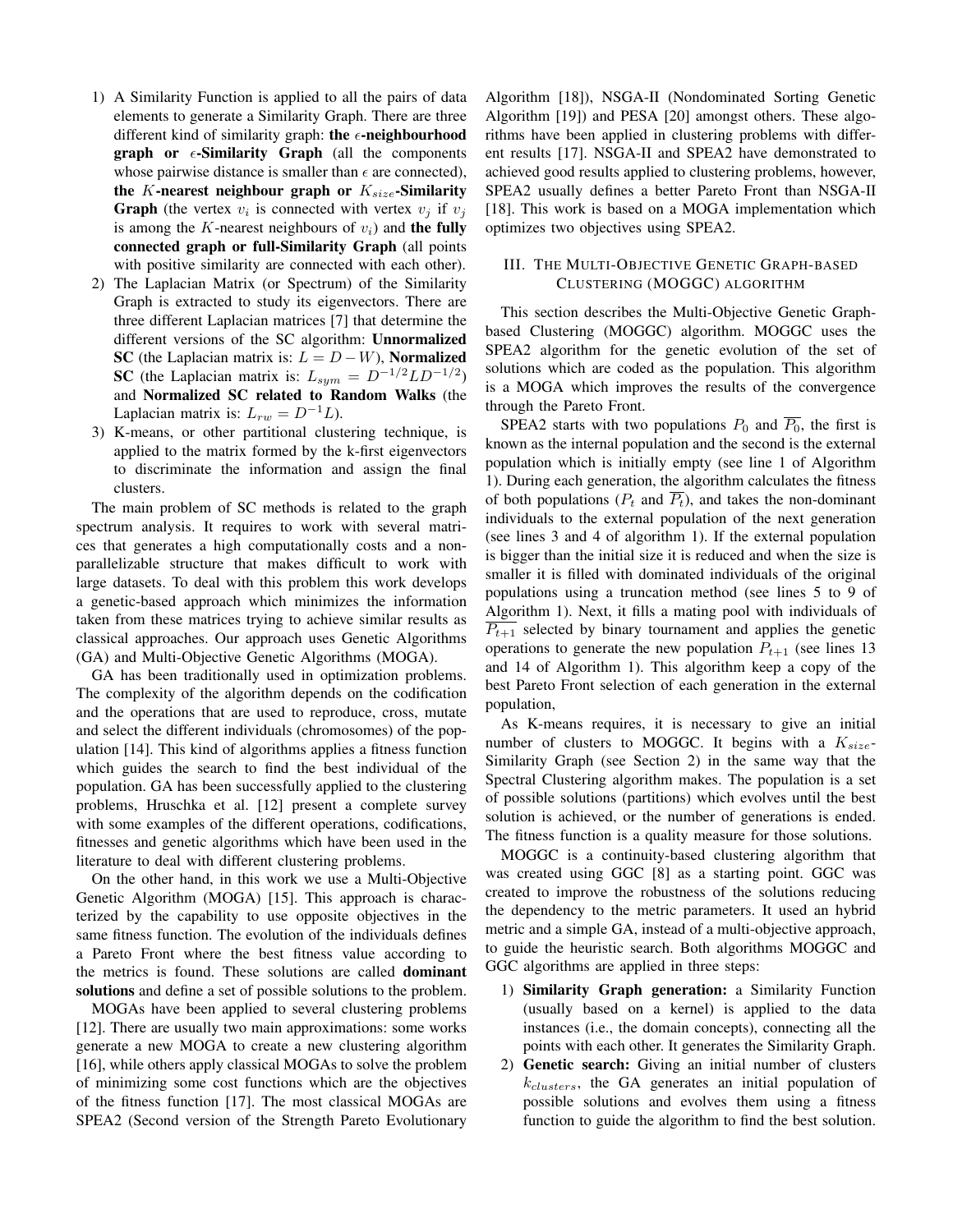Algorithm 1 Pseudo-code of the SPEA2 algorithm [18]

**Require:** N (population set);  $\overline{N}$  (archive size); T (generations)

Ensure: A (non-dominated set). 1:  $P_0$  = random population;  $\overline{P}_0 = \emptyset$ ; 2: for  $t = 0 \rightarrow T$  do 3: Calculate Fitness of  $P_t$  and  $\overline{P_t}$ . 4: Copy non-dominated individuals in  $P_t$  and  $\overline{P_t}$  to  $\overline{P_{t+1}}$ 5: if  $size(\overline{P_{t+1}}) > \overline{N}$  then 6: reduce  $\overline{P_{t+1}}$ 7: else 8: Fill  $\overline{P_{t+1}}$  with dominated individuals in  $P_t$  and  $\overline{P_4}$ 9: end if 10: **if**  $t == T$  or any stopping condition is satisfied **then** 11: Break the loop. 12: end if 13: Fill the mating pool with individuals of  $\overline{P_{t+1}}$  selected by binary tournament. 14: Apply the recombination and mutation to the mating pool and set  $P_{t+1}$  to the resulting population. 15: end for

16: **return**  $A = \{$ non-dominated individuals in  $P_{t+1}$ }

It stops when a good solution is found, or a maximum number of generations is reached.

3) Clustering association: The solution with the highest fitness value is chosen as a solution of the algorithm and the data instance are assigned to the  $k_{clusters}$  clusters according to the solution chosen.

#### *A. Codification and Genetic operators*

The codification is a simple label-based representation [12]. Each individual is a *n*-dimensional vector (where *n* is the number of data instances) which has integer values between 1 and the number of clusters. They represent a cluster selection for the dataset.

During the evolution process, the operators can create invalid individuals. These individuals represent solutions where one or more clusters have no elements. In this problem of partitional clustering, these solutions are not valid because the number of clusters is initially given. To avoid the invalid individuals generation problem, they receive a 0 fitness value. The operators used can be briefly summarized as follows:

- Selection: The selection process is a tournament selection.
- Crossover: The crossover exchanges strings of numbers between the two chromosomes (both strings have the same length).
- Mutation: The mutation is adaptive. It works as follows:
	- 1) For each chromosome, it randomly chooses if the mutation is applied. The mutation probability is fixed at the beginning.
- 2) When a chromosome is chosen, it decides the alleles which are mutated. The decision considers the probability of the allele to belong to the cluster which have assigned. If the probability is high, the allele has a low probability of mutate and vice versa. In this algorithm, this probability is calculated applying the metric defined in the fitness function to one allele.
- 3) The alleles are mutated. The new value is a random number between 1 and the number of clusters.

#### *B. The Fitness Objectives*

The fitness function is divided in two objectives: improve the data continuity degree and improve the cluster separation. It uses a  $K_{size}$ -Similarity Graph [7] as a starting point like other Spectral Clustering techniques. The  $K_{size}$  value limits the memory used to a matrix  $K_{size} \times N$  where N is the number of data instances.

*1) Data Continuity Degree:* This objective function is applied to each cluster. It calculates the total edges sum for each minimal spanning tree of each connected component of the  $K_{size}$ -Graph G (see Algorithm 2). Starting in the first node (it supposes, without loss of generality, that the nodes are numerically ordered), the algorithm generates two list: the first initially contains all nodes and the second is empty (see line 1 of Algorithm 2). While any of the lists contains at least one element, the first list will give to the second all nodes connected within the neighbourhood of the current node and internally will count the minimal spanning tree edges (see lines 3 to 9 of Algorithm 2). Due to the graph is not full-connected, this process will follow which each connected component (see lines 10 to 17 of Algorithm 2). This metric measures the continuity of the data as a graph structure inside the clusters. The arithmetic average value of the metric is the result of this objective.

*2) Clusters Separation:* The second objective of the fitness function is the cluster separation. To ensure the cluster separation the following metric has been applied to each cluster:

$$
\frac{\sum_{v_i \in C} \frac{\sum_{v_j \in G} \{w_{ij} \mid v_j \notin C\}}{|G| - |C|}}{|C|}
$$
\n(1)

where C is a cluster, G is the  $K_{size}$ -Graph,  $v_i$  is the vertex i,  $w_{ij}$  is the edge weight value from i to j. It calculates the arithmetic average value of the edge weights between the different clusters.

The MOGA implementation is necessary due our current objectives from previous fitness functions. The two objectives are opposites: the first tries to improve the intra-clusters distance and the second the extract-cluster distance. In the first case, a single cluster would guarantee a maximum value while, in the second case, a cluster per instance would guarantee the maximum value.

#### *C. Choosing the solution from the Pareto Front*

Due the necessity to choose one of the solutions from the Pareto Front, the experimental results (see Section IV)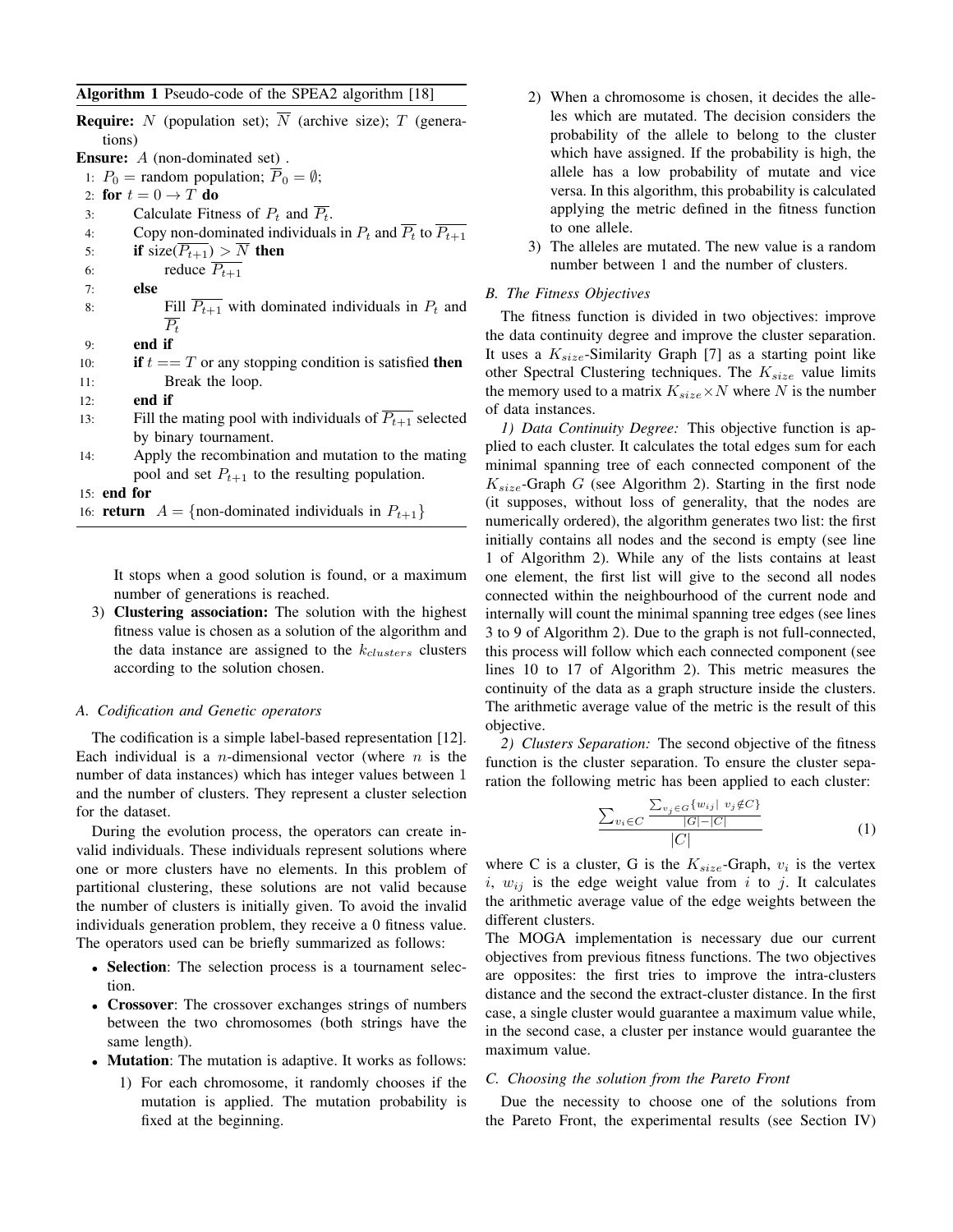#### Algorithm 2 Data Continuity Degree Algorithm

| <b>Require:</b> $C$ cluster with an order relationship         |
|----------------------------------------------------------------|
| <b>Ensure:</b> $\nu$ (connectivity factor).                    |
| 1: Let $L1 = C$ and $L2 = \emptyset$ and set $\nu = 1$ ;       |
| 2: Move the first element of $L1$ to $L2$ ;                    |
| 3: while $L1 \neq \emptyset$ or $L2 \neq \emptyset$ do         |
| Set $v_i$ = the first element of L2 (Extract it from the<br>4: |
| list);                                                         |
| for $v_i \in G$ do<br>5:                                       |
| <b>if</b> $vj \in L1$ and $v_j > v_i$ <b>then</b><br>6:        |
| Move $v_j$ from L1 to L2;<br>7:                                |
| $\nu + +$ ;<br>8:                                              |
| end if<br>9:                                                   |
| end for<br>10:                                                 |
| if $L2 = \emptyset$ then<br>11:                                |
| if $L1 = \emptyset$ then<br>12:                                |
| break;<br>13:                                                  |
| end if<br>14:                                                  |
| Move the first element of $L1$ to $L2$ ;<br>15:                |
| end if<br>16:                                                  |
| $17:$ end while                                                |
| 18: <b>return</b> $\nu/ C $ ;                                  |
|                                                                |

shows that the solution with the highest value of the Cluster Separation metric in the Pareto Front always obtains better accuracy values. Therefore, this value has been chosen as the algorithm solution.

#### *D. Differences between MOGGC and GGC algorithm*

The most important differences of MOGGC and GGC algorithm are both the structural differences of the algorithms and the fitness functions.

The structure of MOGGC is a MOGA while the structure of GGC is a simple GA. However, the codification and the operations are the same for both algorithms.

The fitness functions are highly different. While MOGGC uses a  $K_{size}$ -Similarity Graph, GGC uses a full-Similarity Graph (see Section II). The main different between the two graphs is their memory size: a full-Similarity Graph is an  $N^2$ matrix where N is the number of instances while a  $K_{size}$ -Similarity Graph is a  $K_{size} \times N$  matrix where  $K_{size} \ll N$ . In the first case, the Similarity Graph grows exponentially while, in the second case, it grows linearly.

The fitness calculus are also different, MOGGC uses the Data Continuity Degree and the Clustering Separation metrics (see Section III.B) and GGC uses the Minimal Cut metric and a K-Nearest Neighbour (KNN) approximation [8] to calculate a single fitness value which is an equilibrium of these two measures.

## IV. EXPERIMENTAL RESULTS

This section shows the experimental results. The first part, presents the datasets which have been used to test the algorithm. The second, describes the evaluation metrics and the experimental set-up. The third part, shows the results on the synthetic and real-world datasets which have been taken from the literature. Finally, the last part shows a comparison between the memory cost of GGC and MOGGC.

#### *A. Evaluation Datasets*

This section describes the different datasets which have been used for the algorithm testing phase. Synthetic and Real World datasets have been used to check the algorithm accuracy. These datasets have been extracted from different works related to clustering problems.

*1) Synthetic datasets:* The datasets which have been chosen are (see Fig. 1):

- *Aggregation* (Ag) [21]: This dataset is composed by 7 clusters, some of them can be separated by parametric clustering.
- *Jain* (Jn) [22]: This dataset is composed by two surfaces with different density and a clear separation.
- *R15* [23]: This dataset is divided in 15 clusters which are clearer separated.
- *Spiral* (Sp) [24]: In this case, there are 3 spirals close to each other.

*2) Real-World datasets:* The datasets which have been chosen have been extracted from the UCI database [25]. They are the following:

- *Iris* (Ir): Contains 3 classes of 50 instances each, where each class refers to a type of iris plant. Each instance has 4 attributes. This well known dataset has been used in several clustering works [26].
- *Wine* (Wn): Contains 3 classes with 13 attributes each and 178 instances. It also has been used in some clustering works as [27].
- *Glass* (Gl): Contains 6 classes with 9 attributes each and 214 instances. It also has been analysed in some clustering works as [28]
- *Libras Movement* (LM): Contains 15 classes with 90 attributes each and 24 instances per class (total 360). It is identified for classification and clustering in the UCI database [25].
- *Ozone Level Detection* (OL): Contains 2 classes with 73 attributes and 2536 instances. It has been chosen because of its simplicity according to the number of classes.
- *Wine Quality* (WQ) [29]: Contains 6 classes with 11 attributes each and 4898 instances of white wine. it is also identified for classification and clustering in the UCI database [25].
- *Page Block* (PB): Contains 5 classes with 10 attributes each and 5473 instances. It has been chosen because of its complexity.

## *B. Evaluation Techniques and Experimental Setup*

The MOGGC algorithm has been compared against different clustering algorithms. These algorithms have been taken from the literature and from our previous work. The classical algorithms which have been chosen are: K-means, Expectation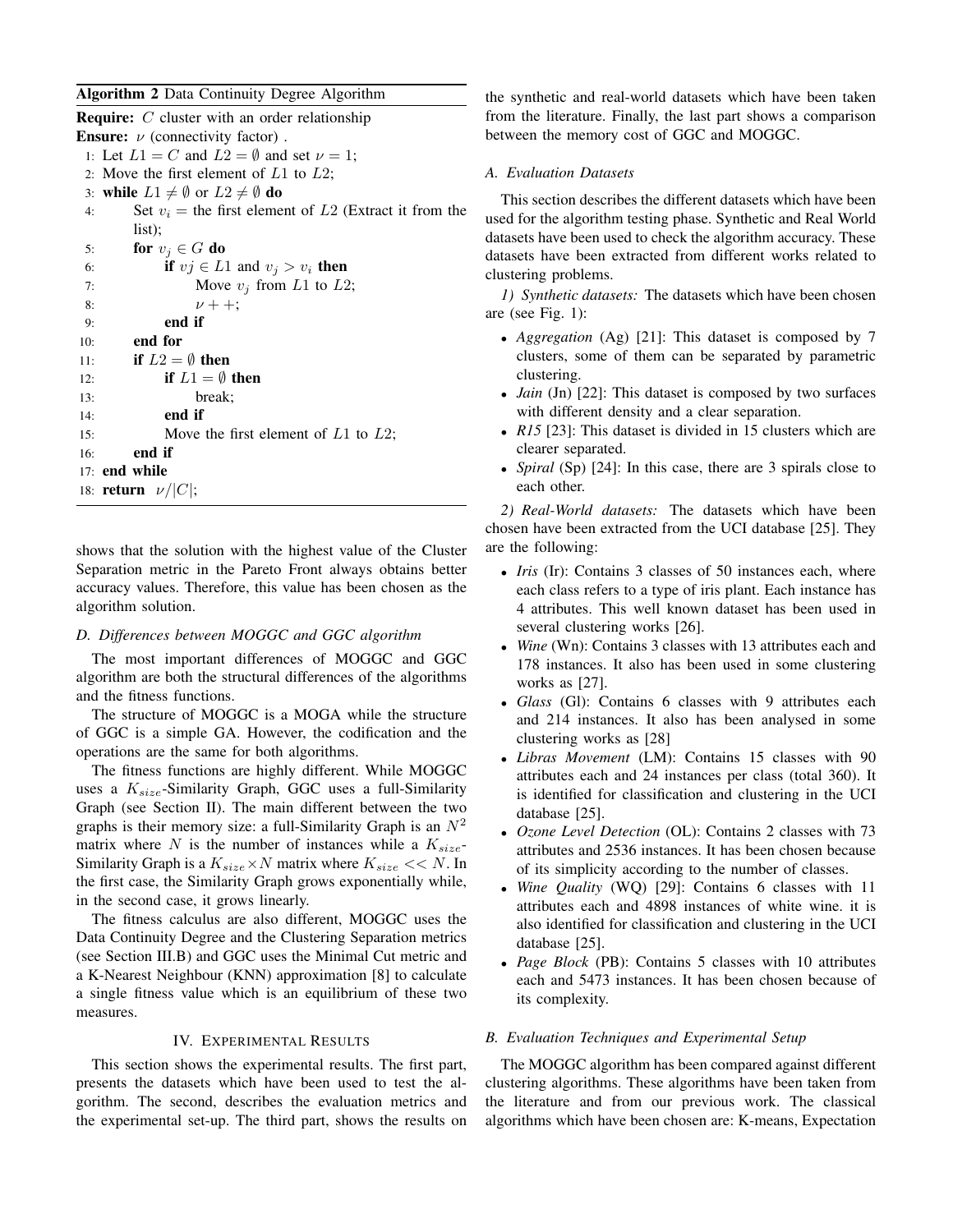Maximization and Spectral Clustering. Also, it has been compared against the previous implementation of GGC algorithm [8].

The similarity between the clusters have been calculated using the following similarity metric:

$$
sim(C_i, C_j) = \frac{1}{2} \left( \frac{\sum_{q=1}^{n} \delta_{C_i}^{q} \delta_{C_j}^{q}}{|C_i|} + \frac{\sum_{q=1}^{n} \delta_{C_i}^{q} \delta_{C_j}^{q}}{|C_j|} \right) \quad (2)
$$

where *n* is the number of elements,  $C_i$ ,  $C_j$  the clusters which are compared,  $|C_i|$  is the number of elements of cluster  $C_i$ and  $\delta_{C_i}^q$  is the Kronecker  $\delta$  defined by:

$$
\delta_{C_i}^q \equiv \delta_{C_i}(x_q) = \begin{cases} 0 & \text{if } x_q \notin C_i \\ 1 & \text{if } x_q \in C_i \end{cases}
$$

where  $x_q$  is an element. The evaluation process has calculated the maximum accuracy for all the algorithms. All of them have been executed 150 times per dataset. The metric which has been used for the evaluation of K-means and EM is the Euclidean Metric defined by:

$$
||x_i - x_j|| = \sqrt{\sum_{q=1}^d (x_i^q - x_j^q)^2}
$$
 (3)

Where  $x_i = (x_i^1, ..., x_i^d)$  and  $x_j = (x_j^1, ..., x_j^d)$ .

And the metric for SC, GGC and MOGGC which has been used in the Similarity Matrix Generation is the Radial Basis Function (RBF) defined by [30]:

$$
s(x_i, x_j) = e^{-\sigma ||x_i - x_j||^2}
$$
 (4)

The  $\sigma$  value has been calculated using the approximation method elaborated by Andrew Ng in [13].

Also, the genetic approaches have been initialized with different parameters. The best parameters for the GAs are shown in Tables I and V for GGC and Tables II and VI for MOGGC. These parameters have been chosen from the experimental results as the best convergence parameters found, nevertheless other parameter choices should obtain similar results. Finally, the  $K_{size}$  value for MOGGC can be found in Table VIII.

## *C. Synthetic results for the MOGGC algorithm*

Fig. 1 shows the classification results of the different datasets. Table I and Table II show the best fitness values achieved by the GGC and MOGGC algorithms respectively and the parameters selection. In these cases, the  $\sigma$  parameter to generate the similarity matrix of the Spectral Clustering, GGC and MOGGC algorithms is 100 (it has been approximated using the method described by Ng et al. [13]). The best accuracy results have been selected for the algorithms.

MOGGC and GGC correctly classify *Aggregation*. GGC achieves a fitness value of 0.99 which is the maximum value of fitness achieved by the algorithm (it might be a consequence of those elements which could belong to two clusters) and MOGGC achieves a fitness value of 1.0 for both, Data

| Data            | Pop. | Gen. | Cross. | Mut.             | Eli. | Fit. |
|-----------------|------|------|--------|------------------|------|------|
| Ag              | 100  | 2000 | 0.4    | $0.01 - 10^{-4}$ | 50   | 0.99 |
| Jn              | 100  | 500  | 0.4    | $0.2 - 10^{-4}$  | 50   | 1.0  |
| R <sub>15</sub> | 200  | 2000 | 0.5    | $0.3 - 10^{-4}$  | 50   | 0.98 |
| Sp              | 100  | 500  | 0.4    | $0.01 - 10^{-4}$ | 50   | 1.0  |

TABLE I: Best parameter selection (Population, Generations, Crossover probability, Mutation probability and Elitism size) used in GGC algorithm for the different real datasets and the best fitness value obtained. The tournament size is 2.

Continuity Degree and Clusters Separation which means that the continuity of the information of each clusters is high and also the differences between the clusters. EM, Kmeans and SC have problems related to the form of the data. These problems could be a consequence of local minimum convergence in the search space.

*Spirals* is impossible to classify using parametric algorithms and the Euclidean distance (in this case, K-means and EM). This dataset is a perfect example for continuity-cluster separation algorithms such as SC, GGC or MOGGC, for that reason, all of them achieve the best accuracy values (see Table III) with the highest fitness in GGC and MOGGC (see Tables I and II).

*Jain* is also difficult for parametric techniques. It produces low accuracy values for EM and K-means compared with SC, GCC and MOGGC. This dataset is usually used to test continuity-clustering algorithm modifying the density of the clusters, in this case, the first clusters has a clearly lower data density than the second. These non-parametric algorithms (including SC) have been designed to deal with this kind of problems as the accuracy and fitness results shows.

Finally, the *R15* dataset is a good election to test MOGGC algorithm as a parametric algorithm. The results for this dataset shows that EM obtains the best results from classical algorithms. SC obtains worse results than EM due to the noisy information of the clusters, which cover the center of the image (see Fig. 1). MOGGC and GGC obtain the maximum accuracy values, however, the fitness values are lower than in the previous problems (see Tables I and II). GGC fitness value might be a consequence of the noisy information because the clusters are closed to each other. That should be the reason because MOGGC has lower cluster separation (0.98). The continuity degree is also lower (0.87) than in the other cases, it must be because some instances of the clusters are separated from the rest.

This synthetic analysis gives some intuitions about the effectiveness of the MOGGC algorithm and the similarity between its results and GGC results. The following experiments will check the efficiency on real-world datasets.

#### *D. Real-world results for the MOGGC algorithm*

This section shows the results of the MOGGC algorithm applied to real world datasets. First, it is focused on the preprocessing phase of the datasets. Next, the experimental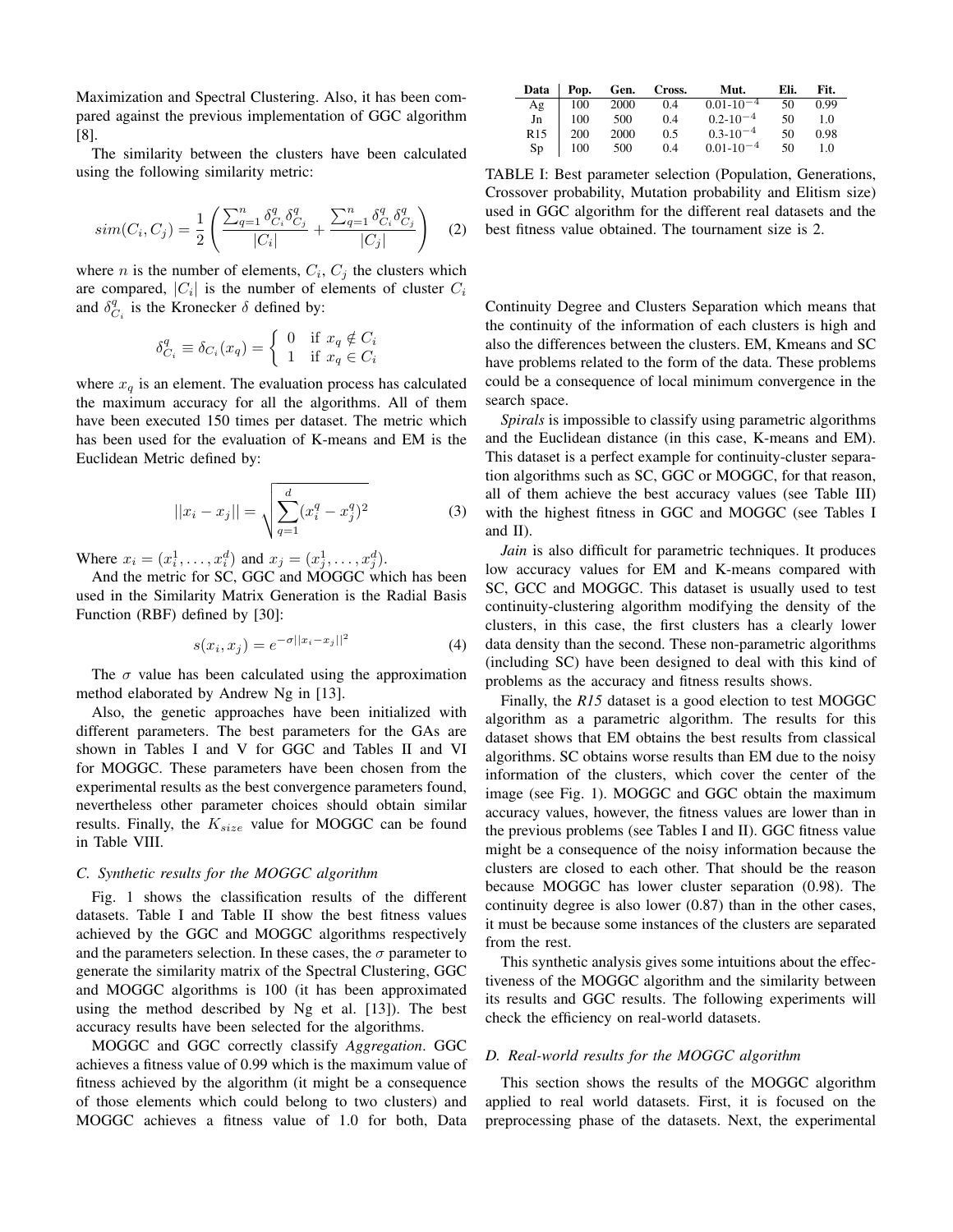

Fig. 1: Results of GGC and MOGGC algorithms. From left to right and from top to bottom: "Aggregation", "Spiral","R15" and "Jain".

|                 | Data Pop. | Gen. | Cross.  | Mut.             | Eli. | Fit. DC | Fit. CS |
|-----------------|-----------|------|---------|------------------|------|---------|---------|
| Ag              | 1000      |      | 200 0.1 | $0.01 - 10^{-4}$ | 50   | 1.0     | 1.0     |
| Jn              | 100       | 200  | 0.4     | $0.03 - 10^{-4}$ | 10   | 1.0     | 1.0     |
| R <sub>15</sub> | 100       | 2000 | 0.4     | $0.01 - 10^{-4}$ | 50   | 0.87    | 0.98    |
| Sp              | 1000      | 200  | 0.4     | $0.03 - 10^{-4}$ | 50   | 1.0     | 1.0     |

TABLE II: Best parameter selection (Population, Generations, Crossover probability, Mutation probability and Elitism size) used in MOGGC algorithm for the different real datasets and the best fitness value obtained. The tournament size is 7.

results obtained from MOGGC are compared against to the classical algorithms considered and GGC.

*1) Preprocessing:* The preprocessing process is divided in two steps:

• The first step has been related to the study of the available variables through histograms and correlation diagrams which were used for dimension reduction. The information provided by this phase shows the values which are useless because, for example, are constants or have a high correlation (more than 0.85 if we consider that the correlation values is in range  $[0, 1]$ ) with other variables. This means that they may variate the clustering results, if they are not eliminated, with redundant information. Those elements with missing values have been also deleted. Table IV shows the reduction results for the datasets which have been reduced for both correlated

| Data            | <b>K-means</b> | EМ     | SС     | GGC  | MOGGC |
|-----------------|----------------|--------|--------|------|-------|
| Ag              | 86.29%         | 78.68% | 88.66% | 100% | 100%  |
| Jn              | 78.28 %        | 56.83% | 100%   | 100% | 100%  |
| R <sub>15</sub> | 80.50%         | 99.66% | 81.33% | 100% | 100%  |
| Sp              | 34.61 %        | 34.93% | 100%   | 100% | 100%  |

TABLE III: Best accuracy values obtained by each algorithm using the synthetic datasets.

|     |    | Data   I. Attributes F. Attributes I. Elements F. Elements |      |      |
|-----|----|------------------------------------------------------------|------|------|
| LM  | 90 | 18                                                         | 360  | 360  |
| OL. |    | 28                                                         | 2536 | 1867 |

TABLE IV: Datasets reduced in the preprocessing process. This table shows the Initial Attributes and Elements with the Final Attributes and Elements after the reduction process

attributes and elements with missing values.

• The second preprocessing phase consists on the normalization of the variables. First, the attributes with outliers are recentralized. After, the same range is applied for all. We combine Z-score [31] to recentralized the distribution and avoid outliers and MinMax [32] to fixed the range of all the values between 0 and 1.

*Iris* (Ir), *Wine* (Wn), *Glass* (Gl), *Wine Quality* (WQ) and *Page Block* (PB) datasets contain a few number of attributes. After the analysis of the variables, the correlation shows that the dimensionality reduction is not necessary. However, in the case of *Libras Movement* (LM) and *Ozone Level Detection* (OL) datasets there are a lot of attributes which do not contribute to the analysis due to the high correlation between them (see Table IV). These attributes have been reduced in the first step leaving 18 of 90 attributes for Libras Movement and 28 of 73 for Ozone Level Detection. In the Ozone Level Detection datasets, there are several instances which contain missing values, all these instances have been omitted for the analysis (see Table IV).

All the attributes from the datasets considered have been normalized applying the techniques of the second step.

*2) Results:* The experiments have followed the same procedure that was made in the synthetic datasets experiments. The value of  $\sigma$  has been approximated to 100 for *Iris*, *Wine* and *Glass*, 2 for *Libras Movement* and *Ozone Level Detected* and 0.1 for *Wine Quality* and *Page Block*. The results are shown in Table VII.

The results for the *Iris* show that EM is the best classifier (with an accuracy of the 96,67%), MOGGC is the second (96%) and the GGC algorithm is the third (92%), it could be due *Iris* dataset has instances of different classes which are closed to each other, the GGC algorithm has problems to discriminate the boundary of the clusters specially when there are intersections between the clusters. This problem also affects to MOGGC algorithm. The fitness achieved by GGC and MOGGC is high in both cases (see Table V and VI), it means that the solution of the algorithm should be the best solution they are able to find.

The results for the *Wine* datasets shows that all the algorithm obtain high accuracy values (higher than the 95%), and the Genetic Algorithms obtain a perfect classification with the maximum fitness value for GGC and maximum Cluster Separation for MOGGC. These results are a consequence of the data distribution, the classes are clearer separated than in the *Iris* case (as the different clustering techniques show). It improves the results of the GGC and MOGGC algorithms,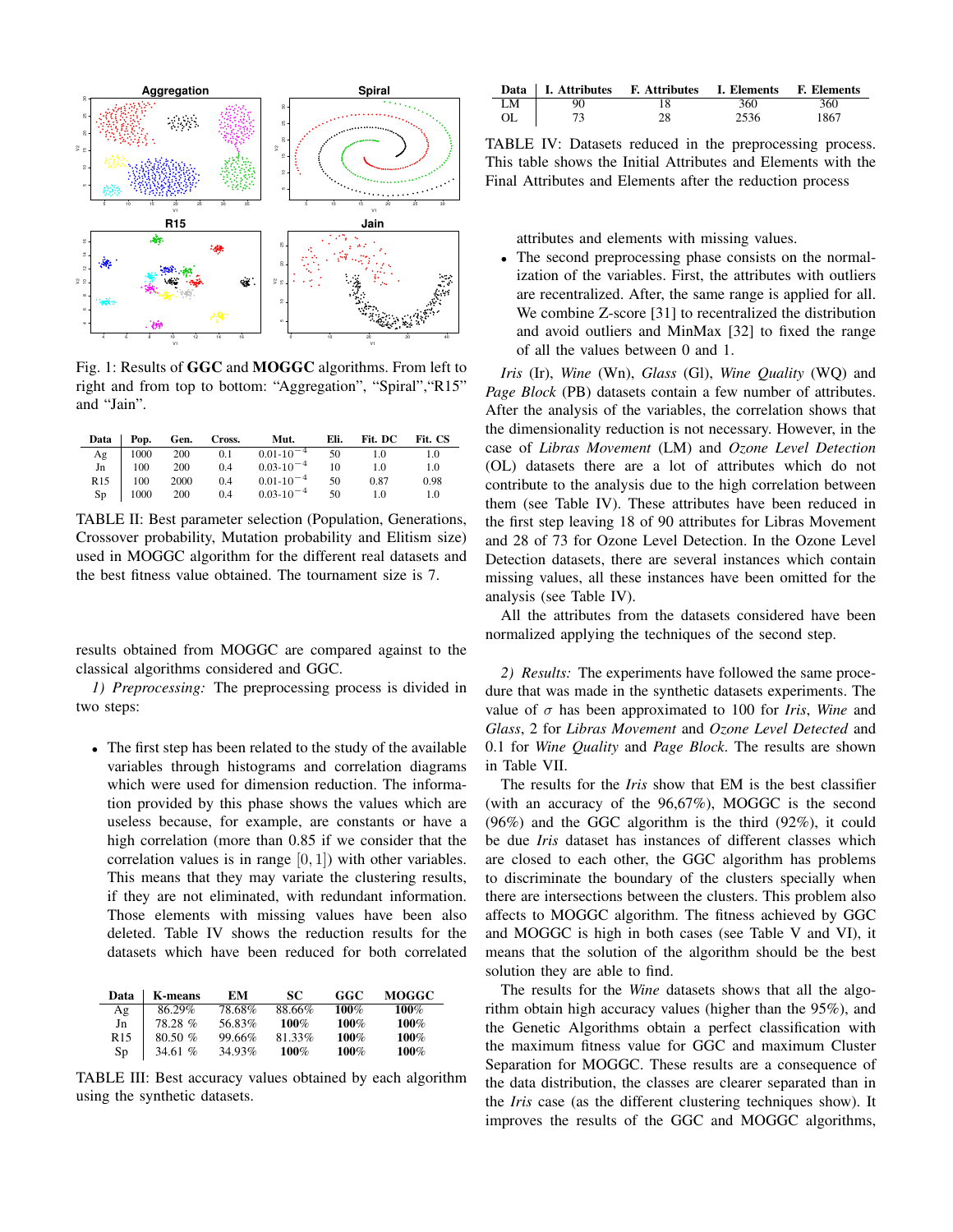| Data | Pop. | Gen.  | Cross. | Mut.             | Eli. | Fit. |
|------|------|-------|--------|------------------|------|------|
| Ir   | 1000 | 2000  | 0.1    | $0.8 - 10^{-4}$  | 50   | 0.99 |
| Wn   | 100  | 20000 | 0.4    | $0.01 - 10^{-4}$ | 50   |      |
| Gl   | 100  | 2000  | 0.4    | $0.01 - 10^{-4}$ | 10   | 0.70 |
| LM   | 100  | 2000  | 0.01   | $0.01 - 10^{-4}$ | 10   | 0.92 |
| OL.  | 100  | 200   | 0.4    | $0.01 - 10^{-4}$ | 10   | 0.93 |
| WO   | 1000 | 2000  | 0.4    | $0.01 - 10^{-4}$ | 10   | 0.80 |
| PВ   | 100  | 20000 | 0.4    | $0.01 - 10^{-4}$ | 50   | 0.92 |

TABLE V: Best parameter selection (Population, Generations, Crossover probability, Mutation probability and Elitism size) used in GGC algorithm for the different real datasets and the best fitness value obtained. The tournament size is 2.

because the boundary is clearer.

*Glass* dataset is a difficult classification case, the results show that both, the classical and the new algorithms have problems to blindly separate the classes. In this case, SC obtains the best classical algorithm results while GGC obtains the same value of SC and MOGGC obtains the best results. However, the fitness metrics values are low for both which means that they might find other solutions in the search space although these solutions are those with higher fitness of the experimental tests.

*Libras Movements* dataset is also a difficult classification case, again the classical and the new algorithms have problems to blindly separate the classes. In this case, SC obtains the best results from the classical algorithms while GCC and MOGGC obtain the same results. However, the fitness metrics values are still low for both.

*Ozone Level Detected* is easier for the continuity-clustering algorithms. In this case, SC, GCC and MOGGC obtain the best classification results.

*Wine Quality* is a difficult problem for clustering techniques. The worst results are achieved by the parametric algorithms (the accuracy is lower than the 30%). The results of the non-parametric techniques are the same. MOGGC has a high value of the Clusters Separation fitness, which means that this solution is closed to the best solution that it is able to find. In the case of GGC, the fitness is 0.80, it means that the algorithm might be able to find others solutions although this value was the best convergence value reached by the algorithm.

*Page Block* is also a difficult problem for parametric approximation and a good memory efficiency example. The parametric algorithms have achieved low accuracy results while SC and MOGGC have achieved the same solutions. These results show that GGC and MOGGC have achieved the best solution according to the Cluster Continuity metric, however, in this case, the Continuity Degree Value is smaller than usual. Analysing the parametric clustering results, they show that the data instances within the clusters should be separated between them instead of have a clear union between them.

#### *E. The memory optimization of the Similarity Graph*

Table VIII shows how the new MOGGC algorithm improves the storage of the Similarity Graph related to the SC, GGC and

| Data      | Pop. | Gen.  | Cross. | Mut.             | Eli. | Fit. CD | Fit. CS |
|-----------|------|-------|--------|------------------|------|---------|---------|
| Ir        | 1000 | 2000  | 0.1    | $0.1 - 10^{-4}$  | 50   | 0.99    | 0.99    |
| Wn        | 1000 | 2000  | 0.3    | $0.1 - 10^{-4}$  | 50   | 0.89    |         |
| Gl        | 100  | 100   | 0.5    | $0.01 - 10^{-4}$ | 10   | 0.83    | 0.70    |
| LM        | 100  | 200   | 0.5    | $0.01 - 10^{-4}$ | 10   | 0.91    | 0.65    |
| OL.       | 100  | 200   | 0.5    | $0.01 - 10^{-4}$ | 10   | 0.92    |         |
| WO        | 100  | 20000 | 0.4    | $0.01 - 10^{-4}$ | 50   | 0.88    | 0.99    |
| <b>PB</b> | 1000 | 10000 | 0.4    | $0.2 - 10^{-4}$  | 50   | 0.43    |         |

TABLE VI: Best parameter selection (Population, Generations, Crossover probability, Mutation probability and Elitism size) used in MOGGC algorithm for the different real datasets and the best fitness values obtained. The tournament size is 7.

| Data | K-means | EM      | SC.    | GGC    | MOGGC  |
|------|---------|---------|--------|--------|--------|
| Ir   | 89.33%  | 96.67%  | 89.33% | 92%    | 96.00% |
| Wn   | 95.50%  | 97.19%  | 95.50% | 100%   | 100%   |
| Gl   | 45.79%  | 47.20%  | 47.20% | 47.20% | 47.66% |
| LM   | 46.94%  | 43.61%  | 46.11% | 50.00% | 50.00% |
| OL.  | 76.06%  | 60.15%  | 94.38% | 96.46% | 96.46% |
| WO   | 23.64%  | 28.50%  | 40.08% | 40.08% | 40.08% |
| PB   | 45.30%  | 56.97 % | 75.15% | 75.15% | 75.15% |

TABLE VII: Best accuracy values obtained by each algorithm during the experimental results applied to the UCI datasets.

MOGGC algorithms. There are some cases where the memory efficiency is highly relevant such as *Ozone Level Detection*, *Wine Quality* and *Page Block*. Specially, in the *Page Block* problem, the matrix takes up the 0.2% of the original matrix. This important improvement joined with the performance efficiency, makes the algorithm highly competitive against other approaches.

#### V. CONCLUSIONS AND FUTURE WORK

This work proposes MOGGC, a new clustering algorithm, inspired by GGC, that introduces Multi-Objective Genetic Algorithms. MOGGC uses a simple codification and GAbased operations combined with the SPEA2 algorithm. In comparison to GGC, the new algorithm requires less memory while, at the same time, increases the quality of the evolved clusters. MOGGC is applied to a reduced version of the Similarity Graph which is generated in the first step of the

| Data            | <b>Instances</b> | $K_{\rm size}$ | <b>GGC/SC SimMat</b> | <b>MOGGC SimMat</b> |
|-----------------|------------------|----------------|----------------------|---------------------|
| Ag              | 788              | 7              | 4.7 MB               | $0.04$ MB           |
| Jn              | 373              | 10             | 1 MB                 | $0.03$ MB           |
| R <sub>15</sub> | 1500             | 9              | 17 MB                | $0.1$ MB            |
| Sp              | 312              | 4              | $0.75$ MB            | $0.01$ MB           |
| Ir              | 150              | 15             | $0.16$ MB            | $0.02$ MB           |
| Wn              | 178              | 8              | $0.24$ MB            | $0.01$ MB           |
| Gl              | 214              | 9              | $0.32$ MB            | $0.01$ MB           |
| LM              | 360              | 9              | $0.99$ MB            | $0.02$ MB           |
| OL.             | 1867             | 9              | 27 MB                | $0.13$ MB           |
| WQ              | 4898             | 10             | 183 MB               | 0.37 MB             |
| <b>PB</b>       | 5473             | 10             | 229 MB               | $0.42$ MB           |

TABLE VIII: Storage GGC and MOGGC. In this case it is supposed that the Similarity Matrix is a matrix of double variables whose size is 8 Bytes